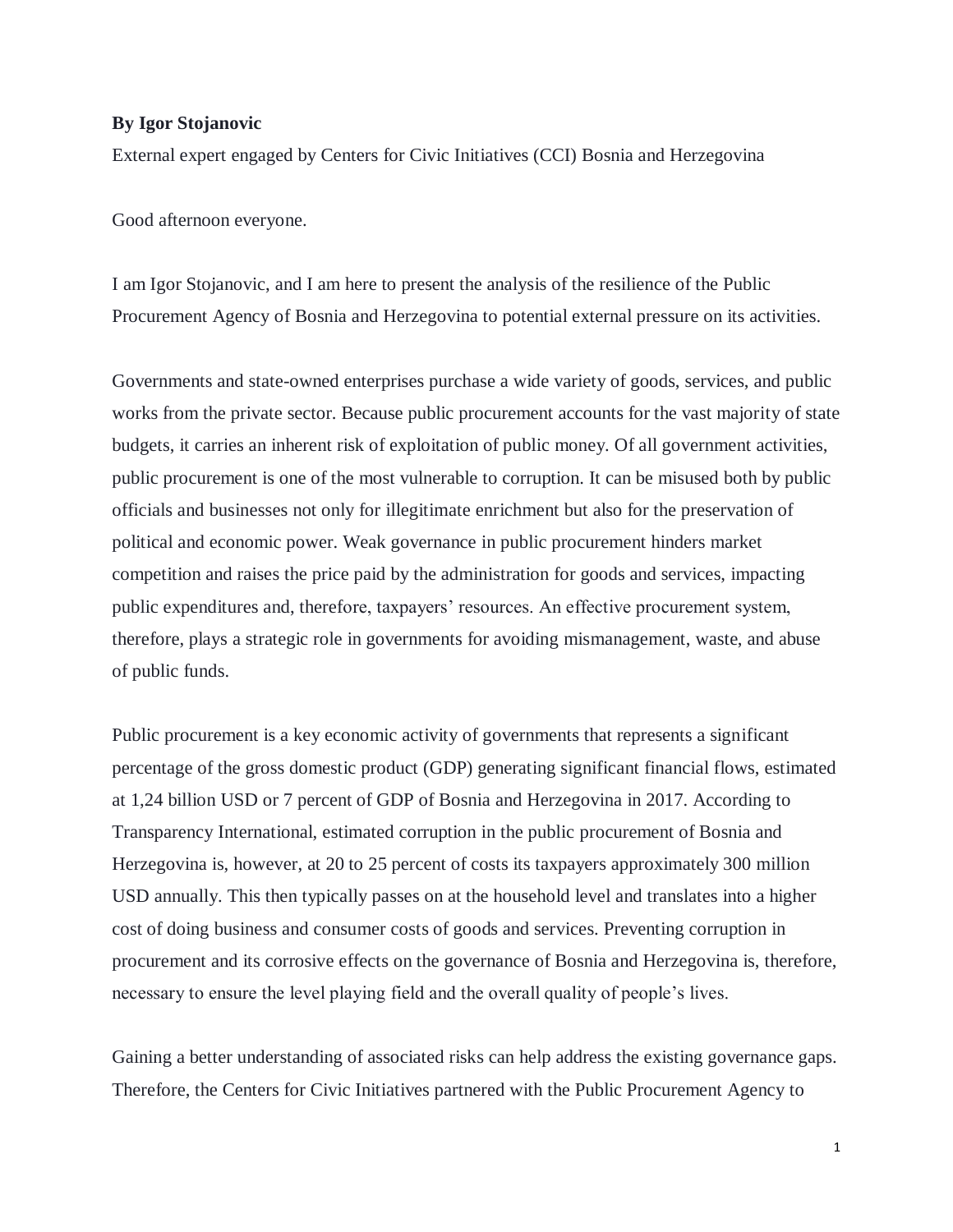identify ways to carry out its activities effectively and free from external influence. The Agency is not responsible for acquisitions, which lie with the decentralized network of contracting public authorities. It is, however, one of the key of the public procurement institutions of Bosnia and Herzegovina, although some of its responsibilities are with the procurement stages, which typically do not attract much attention. Among these are activities to improve the legal framework of public procurement of Bosnia and Herzegovina and counseling of various stakeholders on public bidding.

Following the analysis of impressive 38 internal regulatory acts of the Agency and the results of more than 200 interviews with its employees and clients (businesses), our conclusions highlight the need to adopt additional measures to prevent corruption incentivized by corrosive capital particularly in these two stages of procurement precisely because that is where the most significant vulnerabilities of the Agency to corrosive capital breed.

Despite many regulatory acts in place, the Agency's actions may give rise to errors or corruption because of the lack of awareness on the part of the people involved – Agency staff and clients. This can be put right through training as far as the staff is concerned. However, corruption is more difficult to correct because it results from a deliberate desire to circumvent the rules for illegitimate gain. Ensuring that Agency officials are selected from those who meet high professional standards of knowledge, skills, and integrity is an important first step toward addressing potential external influence. While the Agency's internal acts are largely aligned with the national laws on civil service, they do not seem to be ahead of the actual needs, which are greater. Therefore, both require further regulation. For example, the hiring requirements are basic, and the vetting process for the Agency staff is entirely lacking. What is more, corruption prevention is neglected in the design and implementation of the Agency's activities to build capacities of its staff and, subsequently, also in the planning and management of its operations, which is important for its accountability. It is, therefore, not surprising that our analysis showed low awareness of potential corruption pressure among the Agency employees.

Training can also play a key role as far as the counseling on public bidding is concerned. There is, however, a need to put mechanisms that would foster a culture of integrity in the Agency in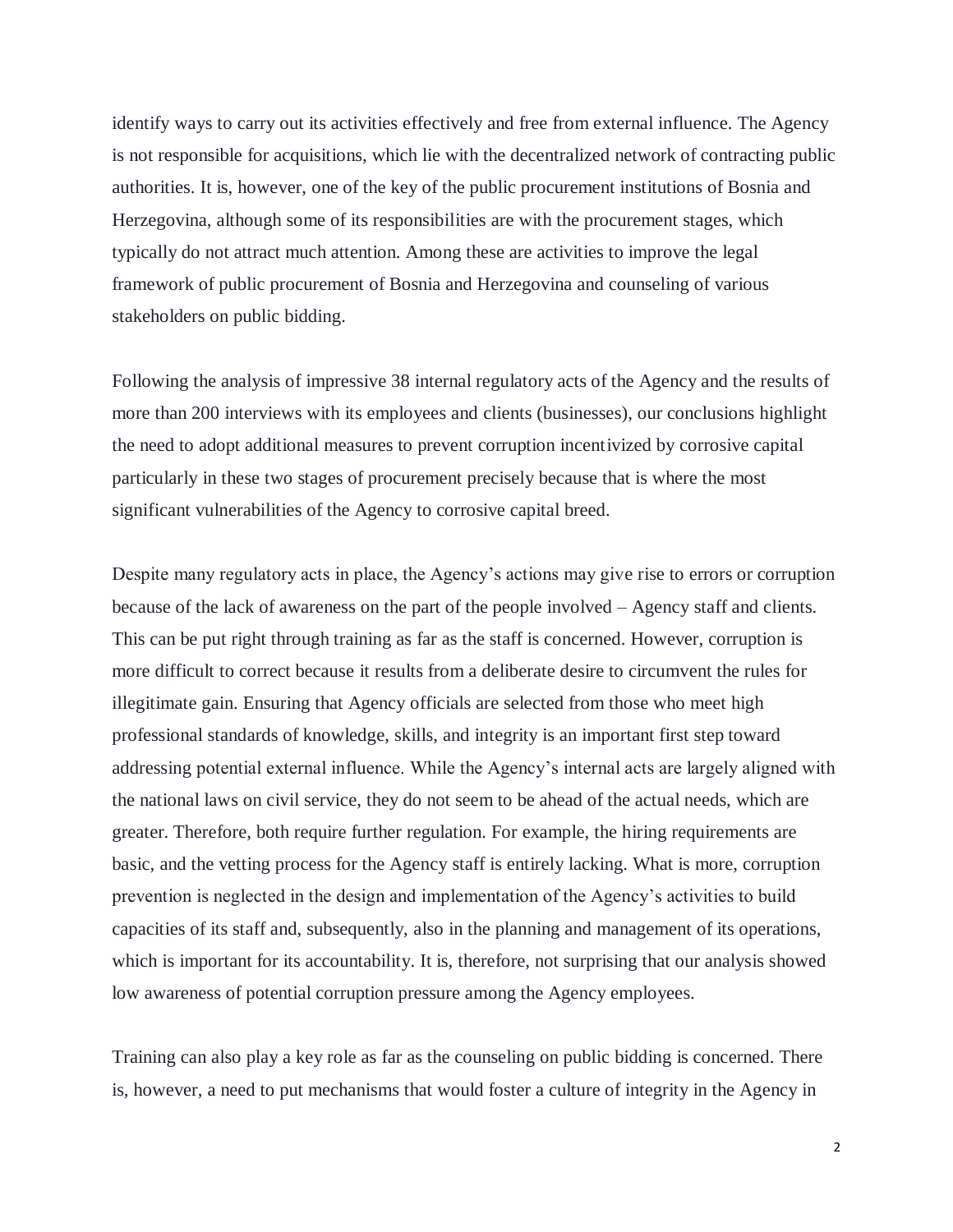place. This can be done by introducing efficient financial disclosure and conflict of interest policies along with corresponding sanction mechanisms, which can be extended to cover also staff post-service period. This is especially important given the fact that the Agency does not systematically collect information on advice provided by its employees verbally. Such policies can help ensure impartiality in the Agency's interactions with its clients, manage conflict of interest, and prevent situations that lead to bias and corruption.

Because corruption thrives in secrecy, connected to the issue of conflict of interest is also the question of keeping procurement transparent. Therefore, an adequate degree of transparency is in order also when it comes to the Agency's engagement with bidders. Several things can be done to ensure this, starting with publicizing the contacts made by bidders and information provided to them by the Agency staff. To encourages close co-operation between the Agency and the private sector to maintain high standards of integrity, it may be also worth exploring the possibility of setting integrity standards for the private sector and ensure they are followed.

These steps would allow for public scrutiny of their actions by civil society organizations, the business community, media, and the wider public. The concept of good governance includes mechanisms to enable effective citizen (taxpayer) engagement and enhance state accountability through transparency. Procurement with no public scrutiny can have a detrimental impact on the ability of countries to provide public services, foster competitiveness, and improve people's lives. Moreover, stealing public assets is typically not an isolated act but can facilitate corrosive capital that negatively impacts societies on a larger scale. In this regard, I would also like to suggest returning to the practice of drawing the Agency's annual report also from the procurement-related information by civil society and media, which was abandoned following the adoption of 2016 amendments to the Rulebook for Monitoring Public Procurement Processes by the Bosnia and Herzegovina Council of Ministers.

To conclude on a positive note, I would like to say a few words about the role of the Agency in the legislative process. As far as the law-making is concerned, the Agency does not have a right of legislative initiative. Though it regularly makes proposals to the Council of Ministers, it does not have any formal role in the parliamentary scrutiny and approval of the law. Because of its